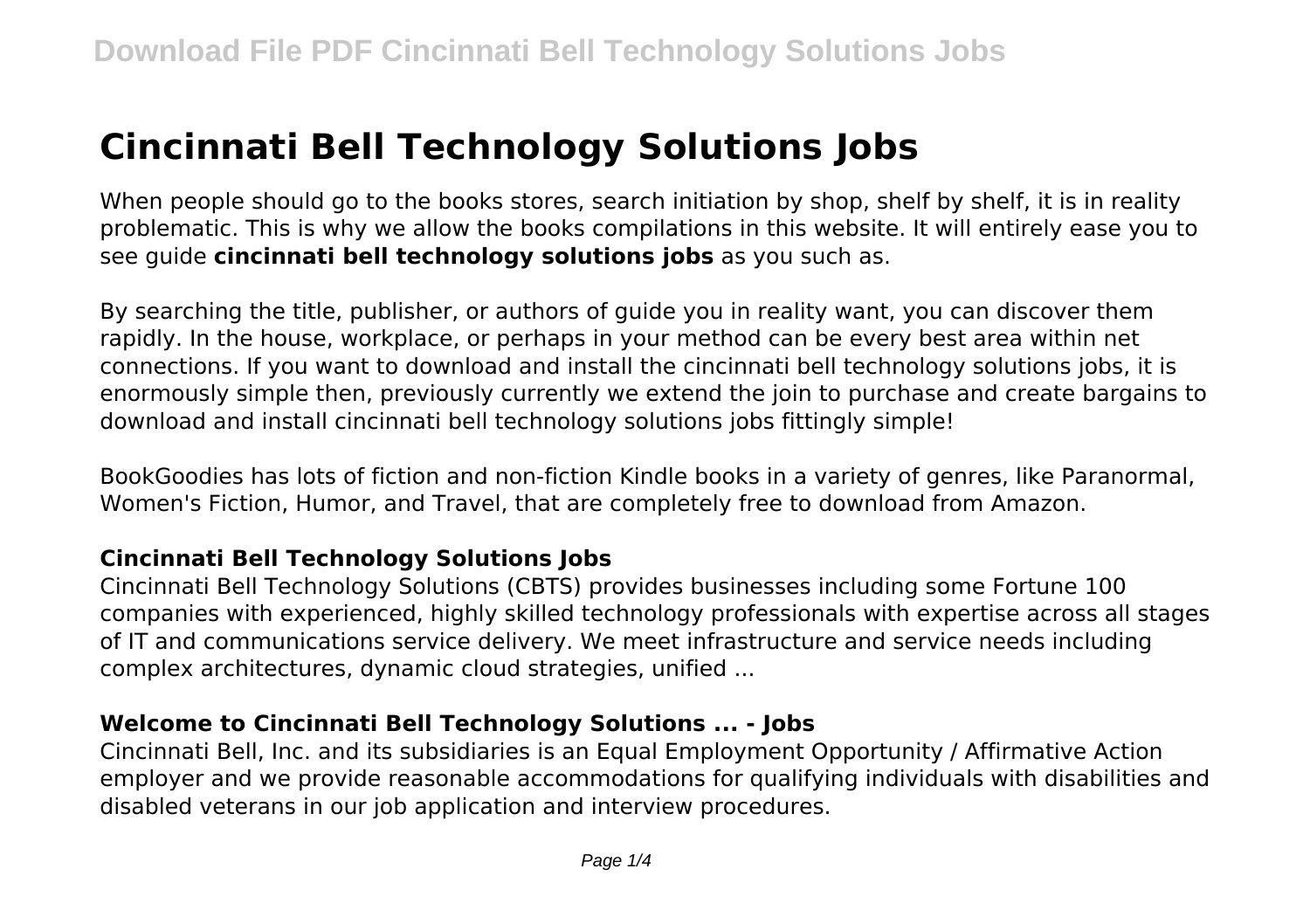## **Discover your career path at CBTS to change the way ...**

9 Cincinnati Bell Technology Solutions Cbts jobs available on Indeed.com. Apply to Security Engineer, Analyst, Full Stack Developer and more!

## **Cincinnati Bell Technology Solutions Cbts Jobs, Employment ...**

Positions at Cincinnati Bell Technology Solutions ( 1 - 20 of 36 ) Senior iOS Developer - Contract to Hire Opening. CBTS is currently seeking a Senior iOS Developer - Contract to Hire Opening - Location is Chicago ... Sr Datapower - XSLT Developer. Sr. UI Developer with React and TypeScript. Senior ...

#### **Job Openings at Cincinnati Bell Technology Solutions ...**

8 Cincinnati Bell Technology Solutions jobs available on Indeed.com. Apply to Developer, Security Engineer, Analyst and more!

#### **Cincinnati Bell Technology Solutions Jobs, Employment ...**

Find out what works well at Cincinnati Bell Technology Solutions from the people who know best. Get the inside scoop on jobs, salaries, top office locations, and CEO insights. Compare pay for popular roles and read about the team's work-life balance. Uncover why Cincinnati Bell Technology Solutions is the best company for you.

## **Cincinnati Bell Technology Solutions Careers and ...**

Cincinnati Bell Jobs ... Cincinnati Bell Technology Solutions: Cincinnati, OH: SDET/QA Automation Engineer: Cincinnati Bell Technology Solutions: Cincinnati, OH: Updated Sep 10, 2020. Can't Find What You're Looking For? Follow CBTS to be notified of the latest job postings. Follow. CBTS Photos

# **CBTS Jobs | Glassdoor**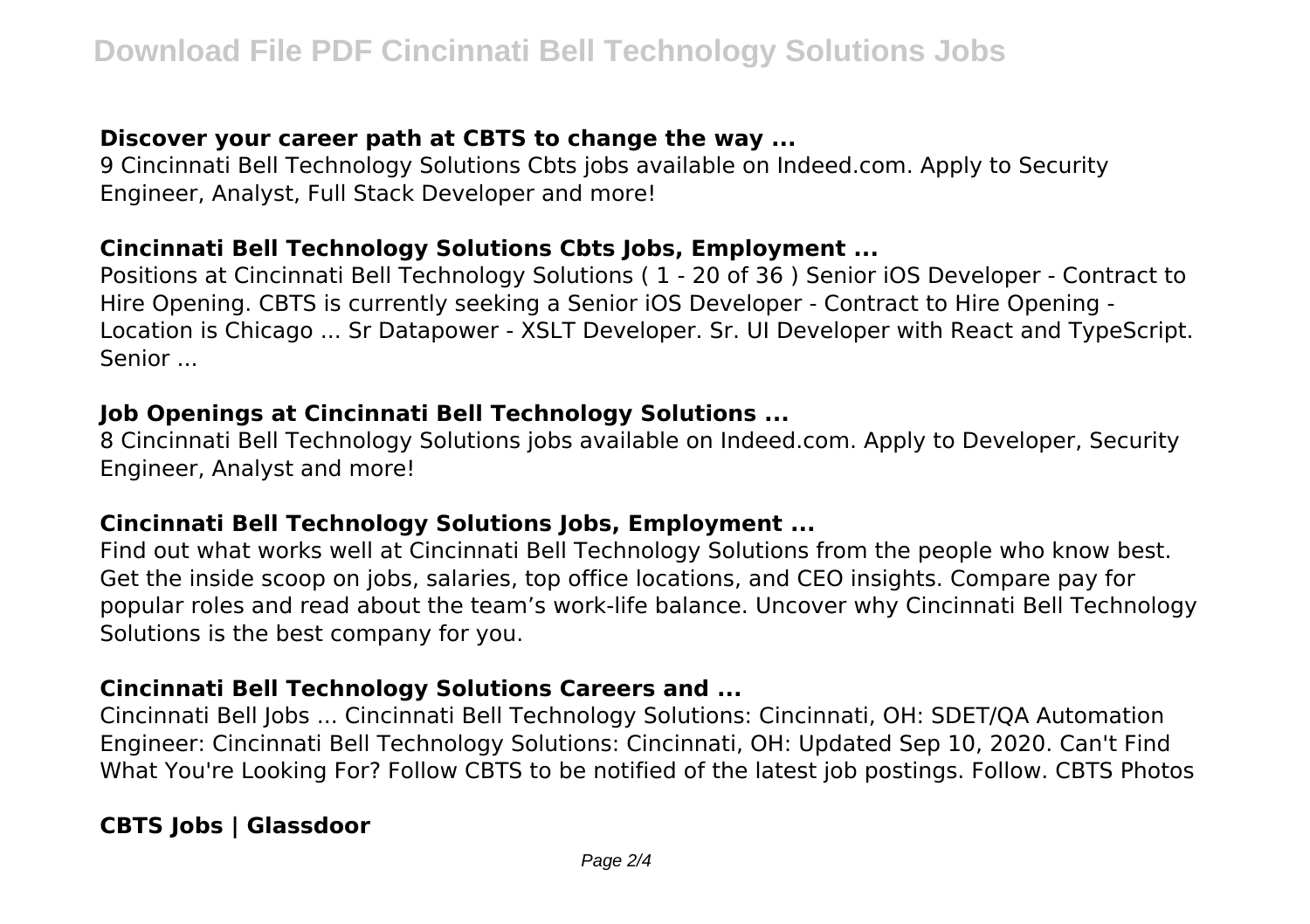Reviews from Cincinnati Bell Technology Solutions employees about Cincinnati Bell Technology Solutions culture, salaries, benefits, work-life balance, management, job security, and more.

## **Working at Cincinnati Bell Technology Solutions: Employee ...**

Real jobs from real companies. Updated daily. Only verified, open positions at top companies. Cincinnati Bell Jobs

#### **Cincinnati Bell Jobs**

With deep capabilities across data, network, voice, managed services, monitoring and management, CBTS covers your technology needs with end-to-end expertise and is dedicated to driving business outcomes.

#### **CBTS drives business outcomes as your technology partner**

Cincinnati Bell Technology Solutions is now hiring for 9 jobs. Applying is less than 5 mins, give it a try!

#### **Work at Cincinnati Bell Technology Solutions | Careerbuilder**

Cincinnati Bell Technology Solutions OH - Cincinnati Full-Time Job Purpose Responsible for day-today customer billing processes including invoicing and customer support under direct supervision. Essential Functions • Prepares customer invoices, and pays atten...

#### **Job Search | Browse Our Job Listings**

Sr. Network Engineer jobs at Cincinnati Bell Technology Solutions in Plano, TX 08-20-2020 - Sr. Network Engineer (SDN) Duration: 12-24+ months ( very likely to be extended) Location: Plano, Richardson or Irving, TX Rate: W2...